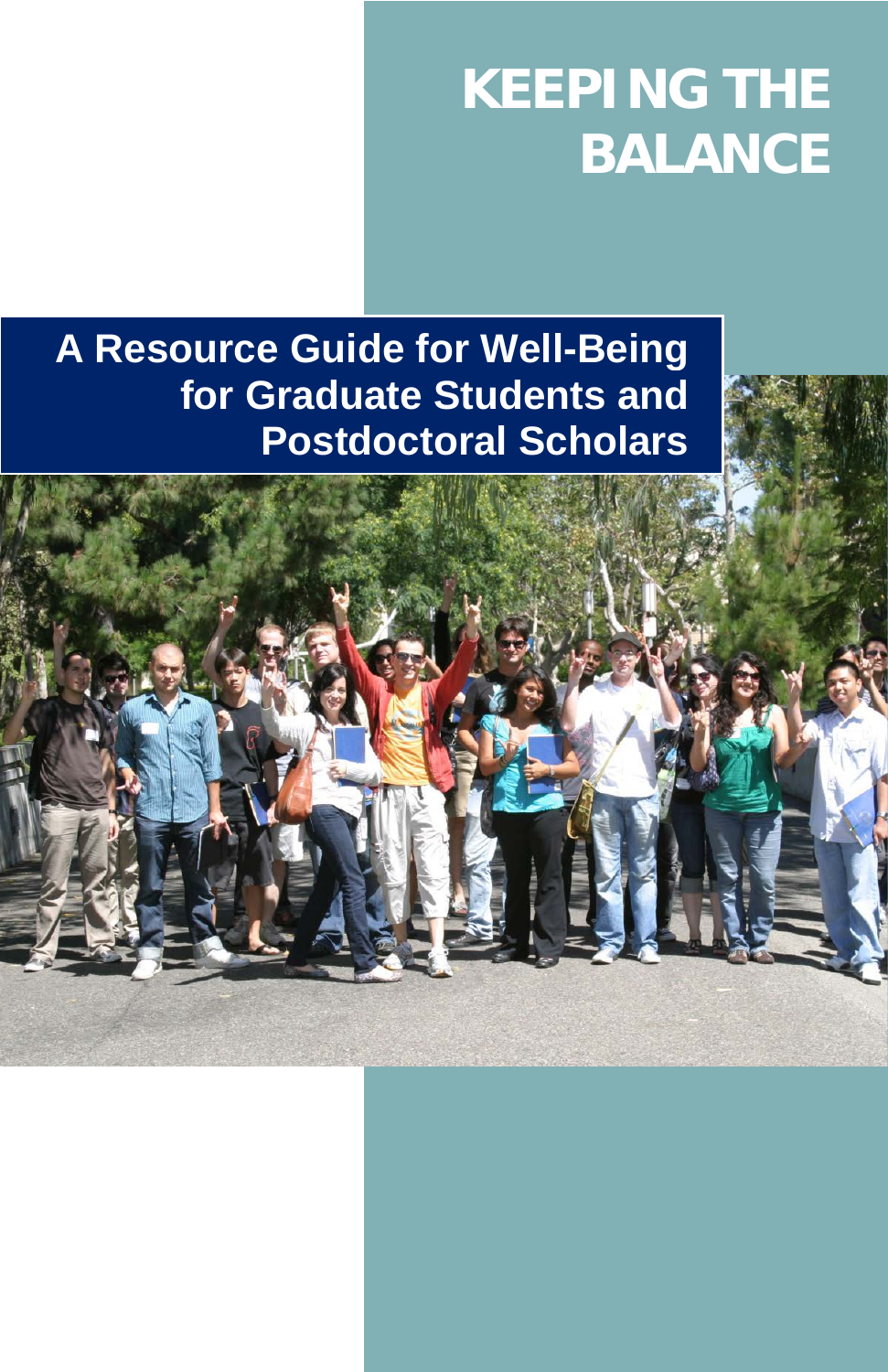

### **Welcome to the University of California, Irvine**

The issues addressed in this brochure may or may not affect your life as a graduate/professional school student or postdoctoral scholar. By becoming aware of the issues that commonly affect graduate/professional school students, you will be better able to recognize them and respond to them in a way that works for you. The specific areas covered in this brochure include:

- Life in a Community of Scholars
- Self-Care Fundamentals
- Online Mental Health Information and Screening Programs
- Mental Health Resources for Graduate and Professional Students
- LGBTO Students
- International Students
- Diversity Students
- Students with Disabilities
- Parenting as a Student or Scholar
- Veteran Services
- In Case of Emergency
- Hospitals and Clinics
- Crisis Lines and Resources

We encourage all graduate/professional school students and postdoctoral scholars to take care of yourselves during your academic pursuits. Use the full range of resources available to you to maximize your time at UC Irvine.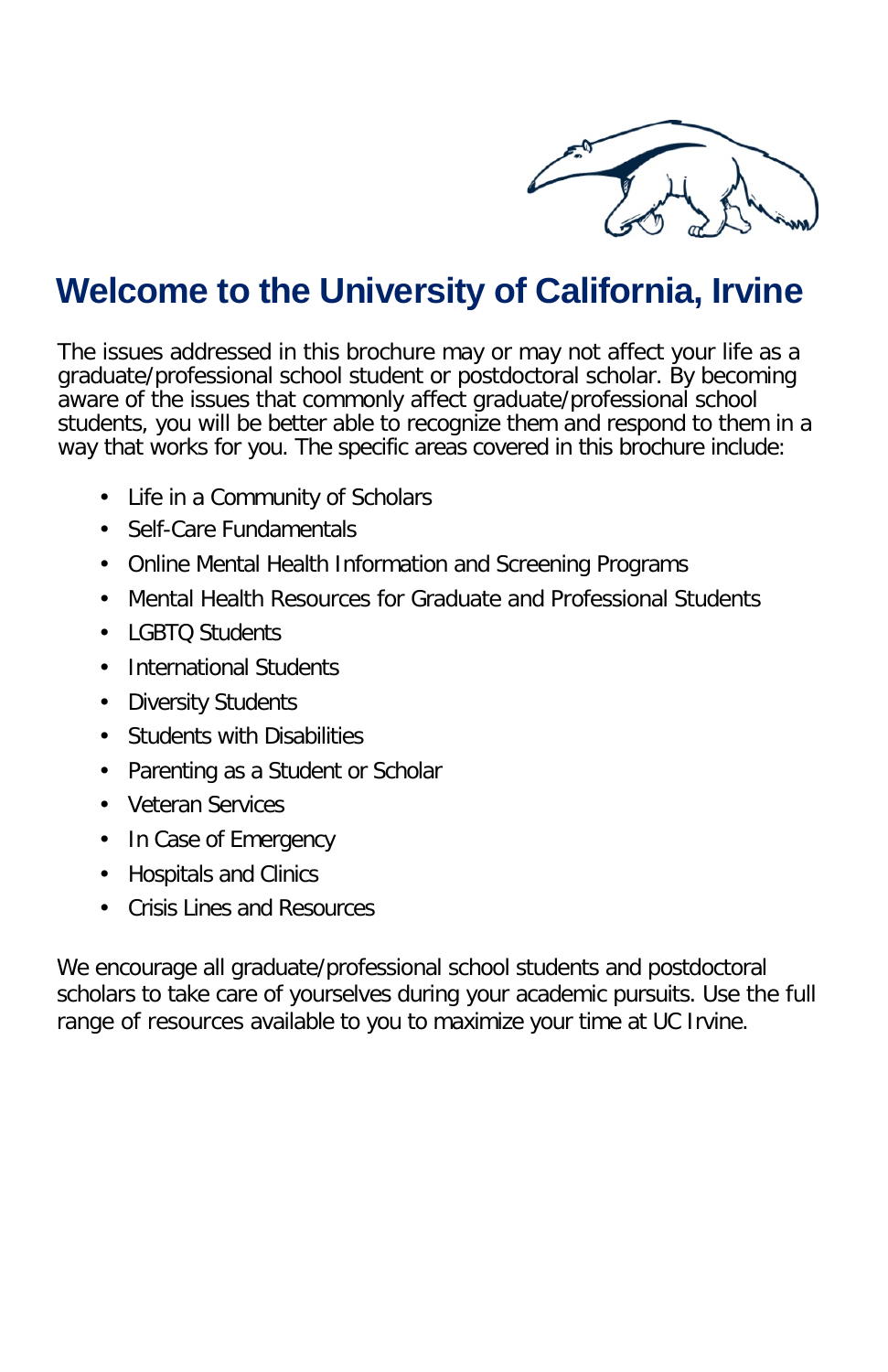# **Life in a Community of Scholars**

Life is full of opportunities and challenges that call for adaptive and flexible coping skills. Some of these challenges include:

| <b>Academic challenges</b>                  | Performing research, teaching, presenting<br>findings, and working on publications are all<br>high stress events.                                                                                                                |
|---------------------------------------------|----------------------------------------------------------------------------------------------------------------------------------------------------------------------------------------------------------------------------------|
| <b>Adapting to a new</b><br>environment     | Learning how to navigate the UC Irvine<br>campus as well as the southern California<br>environment. For international students, being<br>in the U.S. poses challenges related to<br>language and culture that are less familiar. |
| <b>Creating new social</b><br>relationships | It is important to develop mentoring<br>relationships with faculty. Mentors can<br>support you through the rigor of the academic<br>journey.                                                                                     |
| <b>Setting boundaries</b>                   | Learning how to set limits and how to<br>negotiate responsibilities are among the<br>challenges of academic life.                                                                                                                |
| <b>Expanding career paths</b>               | Some graduate and professional school<br>students struggle with exploring alternative<br>career paths.                                                                                                                           |
| <b>Managing multiple roles</b>              | Identifying priorities and managing stress and<br>time are critical skills to acquire. You may<br>become a parent, a family member could<br>require additional care, or you may sometimes<br>feel there's just not enough time.  |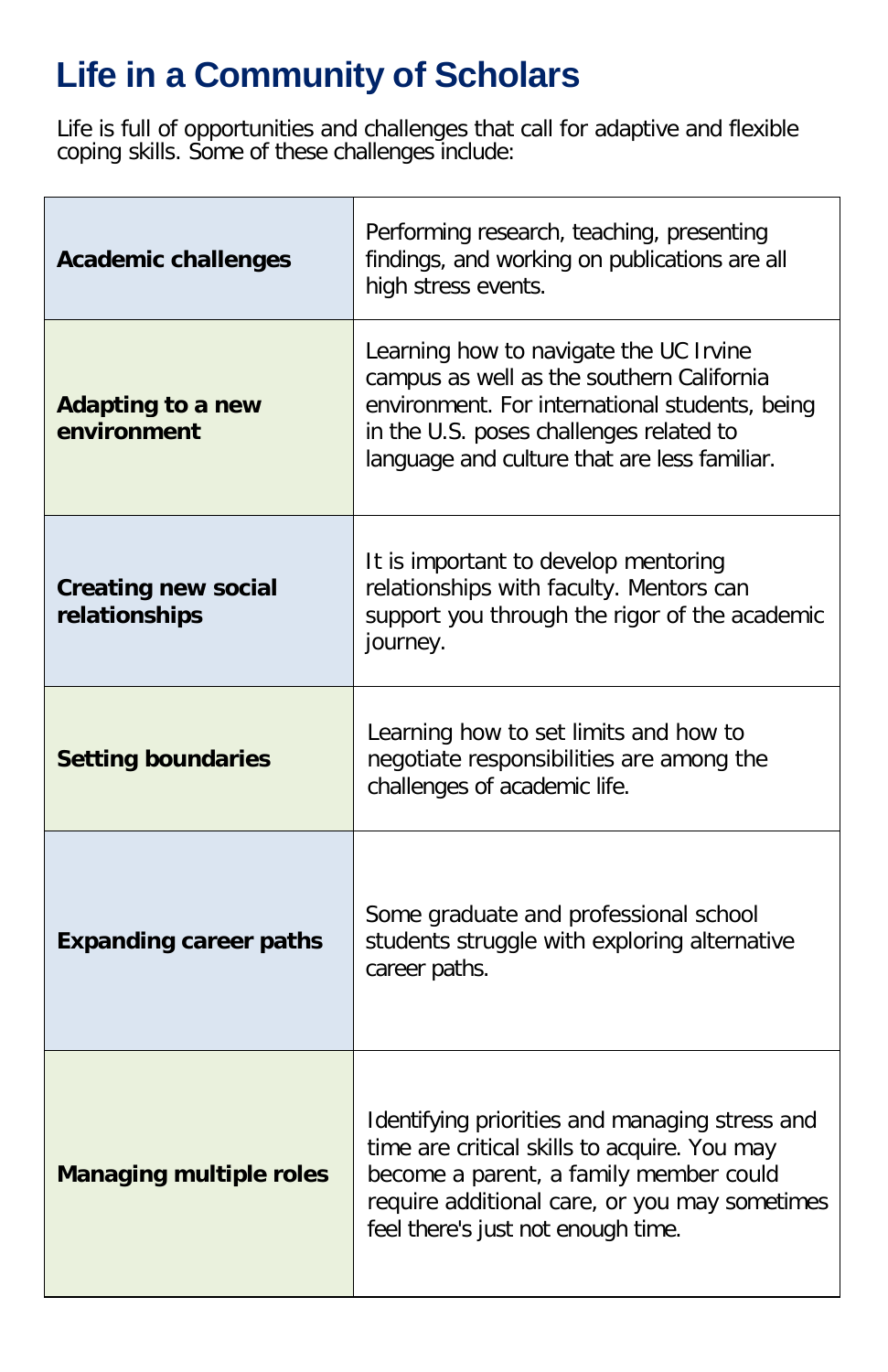# **Self - Care Fundamentals**

### **Keep Your Life in Balance**

Review basic self-care practices and UCI resources to help manage stress more effectively:



| <b>IN BALANCE</b>                                                                                                                                                                                                                                                                                                                                   | <b>RESOURCE</b>                                                                                                                                                                                                                                                                                                                                                                                                          | <b>OUT OF</b><br><b>BALANCE</b>                                                                                                                                                             |
|-----------------------------------------------------------------------------------------------------------------------------------------------------------------------------------------------------------------------------------------------------------------------------------------------------------------------------------------------------|--------------------------------------------------------------------------------------------------------------------------------------------------------------------------------------------------------------------------------------------------------------------------------------------------------------------------------------------------------------------------------------------------------------------------|---------------------------------------------------------------------------------------------------------------------------------------------------------------------------------------------|
| <b>A Healthy Diet</b><br>Eat regular, well<br>balanced meals, limit<br>caffeine & alcohol.<br><b>Good Sleep Habits</b><br>Get at least six hours<br>of sleep a night,<br>maintain a regular<br>sleep routine.<br><b>Regular Exercise</b><br>Find physical activities<br>you enjoy, commit to<br>an exercise schedule.<br><b>Time for Play &amp;</b> | The Department of<br>$\bullet$<br><b>Campus Recreation has</b><br>an array of individual and<br>group sports and fitness<br>options at the Anteater<br><b>Recreation Center as well</b><br>as other activities where<br>you can connect with fellow<br>students. Visit:<br>www.campusrec.uci.edu<br>• Health Education Center<br>offers resources, group<br>workshops, and consultations<br>around health issues such as | • Increased<br>physical<br>problems:<br>Difficulty<br>sleeping,<br>eating,<br>headaches,<br>stomach pain.<br>• Increased<br>alcohol use<br>or drug use                                      |
| <b>Relaxation</b><br>Build breaks into your<br>daily schedule. Learn<br>and use healthy<br>relaxation strategies                                                                                                                                                                                                                                    | sexual health, alcohol and drugs,<br>tobacco use, stress management,<br>and nutrition. Visit:<br>www.healtheducation.uci.edu<br>or call 949.824.9355                                                                                                                                                                                                                                                                     |                                                                                                                                                                                             |
| <b>Set goals for</b><br>yourself<br>Set precise goals,<br>including dates, times<br>& amounts to measure<br>success. Use the<br>Individual<br>Development Plan<br>(IDP) to guide your<br>progress                                                                                                                                                   | • Graduate Division serves as<br>a liaison for students and<br>academic units. Graduate<br>Division also provides a<br><b>Graduate Counselor for</b><br>ongoing support and follow-<br>up. For more information, visit<br>www.grad.uci.edu<br>• Graduate Advisor                                                                                                                                                         | • Academic<br>Difficulty: Loss<br>of motivation,<br>difficulty<br>concentrating on<br>academic work,<br>problems with<br>finishing tasks,<br>multiple class<br>absences, failing<br>classes |
| <b>Get connected to</b><br>others<br><b>Build relationships</b><br>with others outside<br>your discipline through<br>team sports, clubs,<br>and religious/ spiritual<br>groups.                                                                                                                                                                     | <b>Student Life and</b><br>$\bullet$<br>Leadership maintains a<br>search engine to help you<br>find organizations. Visit:<br>http://search.dos.uci.edu/<br>organizations                                                                                                                                                                                                                                                 | • Exaggerated<br><b>Emotional</b><br><b>Responses</b><br>• Disruptive<br><b>Behavior</b><br>• Persistent<br><b>Depression</b><br>• Loss of Self-<br><b>Esteem</b>                           |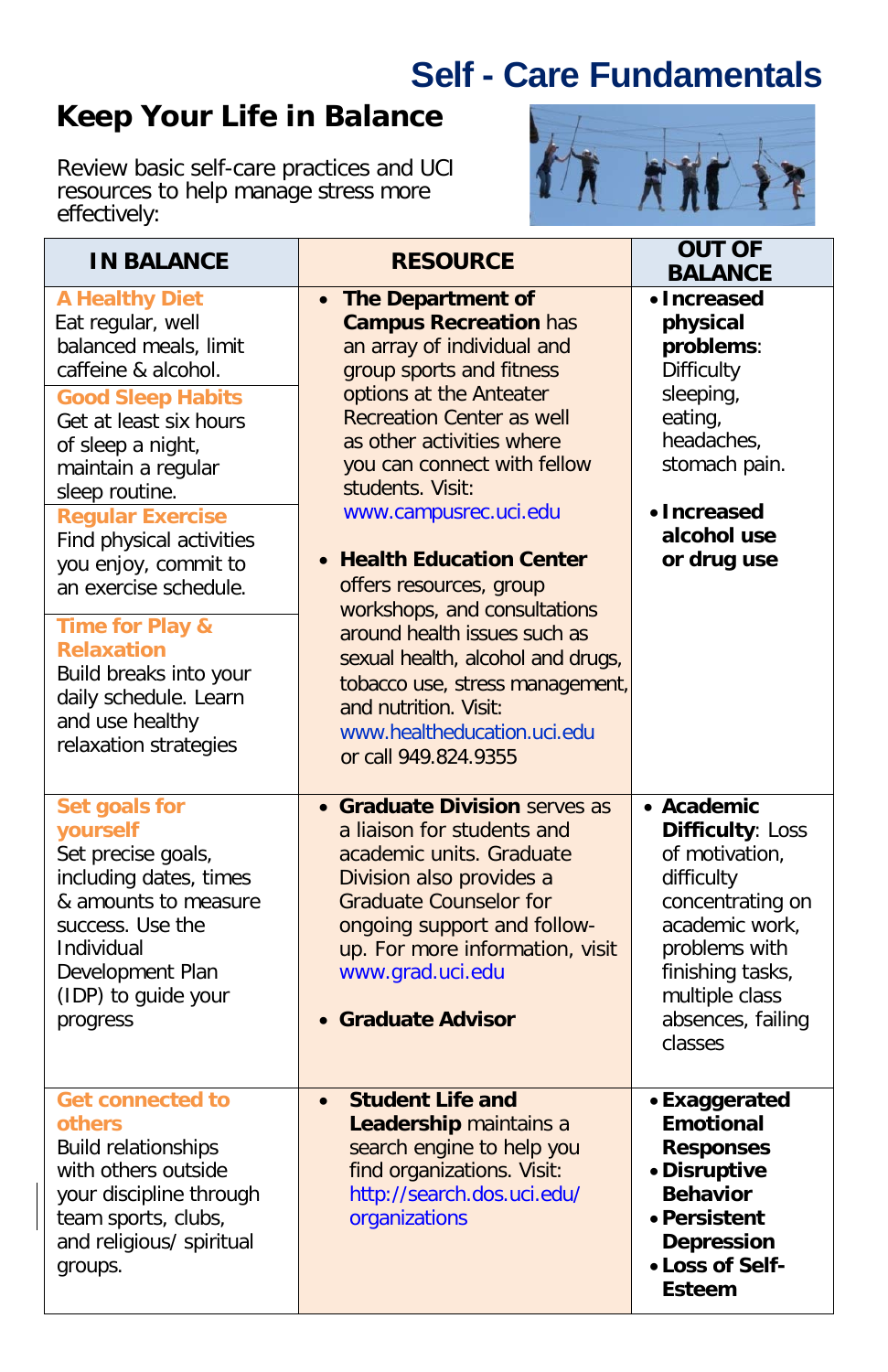### **Online Mental Health Information & Screening Programs**



| Counseling<br><b>Center Village</b> | The Counseling Center Village offers<br>online information on a wide range of mental<br>health issues from "Anxiety: How to Cope<br>with It" to "Writing: Dissertation Tips." Visit<br>http://ub-counseling.buffalo.edu/ccv.html.                                                                                                                                                                                                   |
|-------------------------------------|-------------------------------------------------------------------------------------------------------------------------------------------------------------------------------------------------------------------------------------------------------------------------------------------------------------------------------------------------------------------------------------------------------------------------------------|
| <b>ULifeLine</b>                    | ULifeLine is an anonymous online mental<br>health resource that provides self-<br>assessment tools and fact sheets on mental<br>health. These fact sheets include a wide<br>range of topics including: "52 Proven Stress<br>Reducers" and "How to Get A Good Night's<br>Sleep"to "Suicide and Depression" and<br>"Schizophrenia: What You Need to Know."<br>Visit: www.ulifeline.org/page/main/Home.html.                           |
| <b>Online</b><br>Screening          | The College Response Online Mental<br>Health Screening Program provides free,<br>anonymous screenings for depression,<br>anxiety problems, eating disorders, and<br>alcohol problems. These screening tools can<br>help you decide if meeting with a therapist<br>might be helpful. Access these tools through<br>the UC Irvine Counseling Center website:<br>www.counseling.uci.edu and select "Online<br>mental health services." |

While online screenings and readings can provide important information, sometimes the appropriate option is meeting with a mental health professional.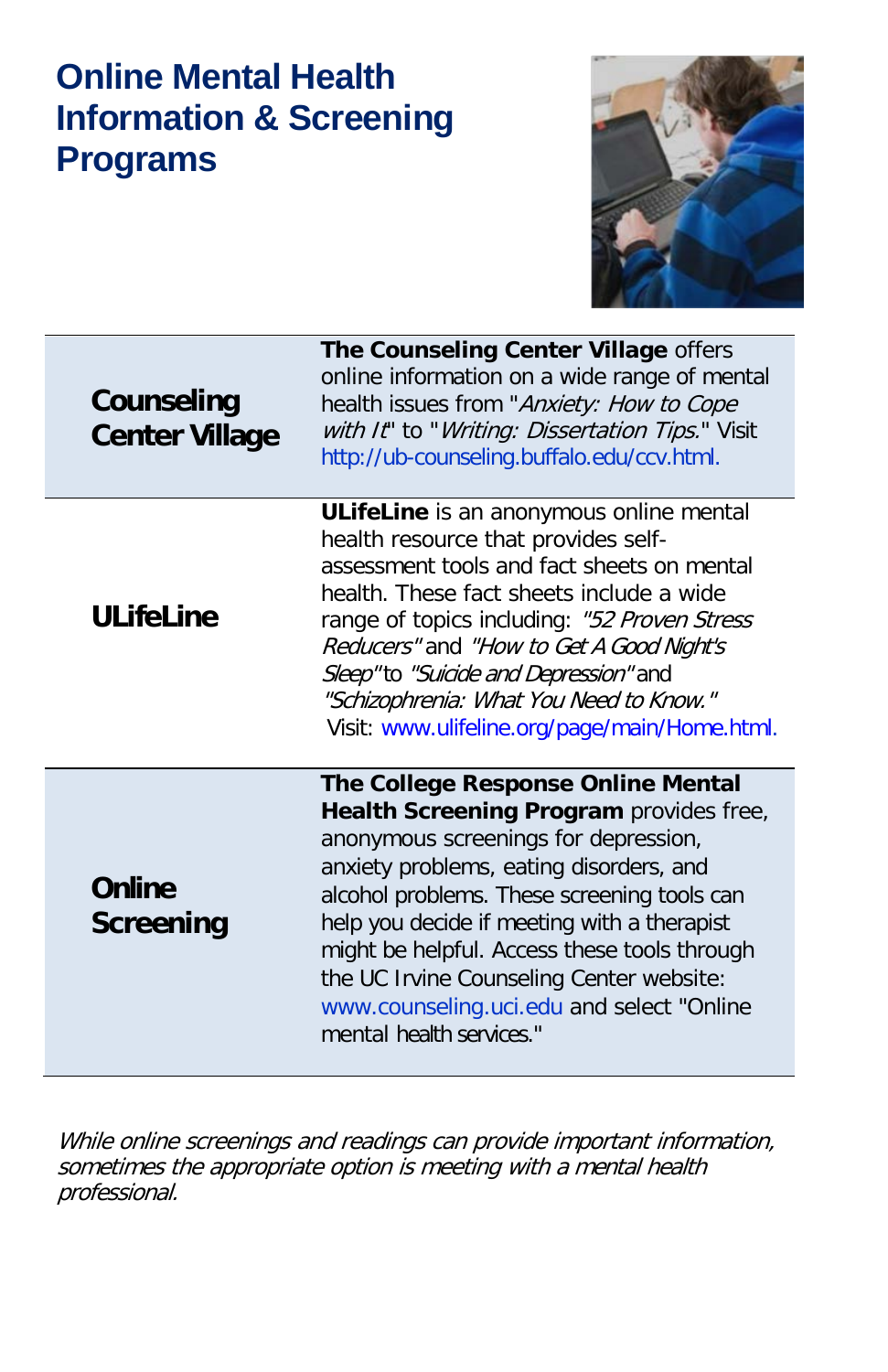### **Mental Health Resources for Graduate and Professional School Students**

Whether you have an urgent need for help or simply want to prevent stress from overwhelming you, there are campus resources to assist you.

**The Counseling Center** is the point of entry for a broad range of mental health services for graduate or professional school students. Free, confidential services are offered to currently enrolled, full-time students who paid registration fees. These services include individual, couples, family, group counseling and therapy. The Counseling Center provides urgent care, crisis response, consultation around helping emotionally distressed students, and outreach programs for the university community.

#### **Counseling Center: www.counseling.uci.edu 949.824.6547 Student Services I, Room 203; Hours: M-F, 8 A.M. - 5 P.M. After-hours crisis help: Call 911 or the Campus Police at 949.824.5222**

**The Graduate Division Counselor,** Tom Angell, provides support and referral services to graduate students and post-doctoral scholars. He supports the academic process for those experiencing personal or academic difficulty. If you need help managing your time, communicating effectively with faculty, or if you feel stress, Tom can provide helpful referrals to campus and community resources.

**Hours: Call or email for an appointment Location: Aldrich Hall, Room 120 Email: [tangell@uci.edu](mailto:tangell@uci.edu) 949.824.1892**

**Campus Assault Resources and Education (CARE)** provides consultation, direct services and campus education for issues related to rape and sexual assault, intimate partner violence, relationship health, personal safety and gender issues. CARE offers confidential individual, couples, and group counseling, free of charge.

**CARE: www.care.uci.edu 949.824.7273 G320 Student Center; Hours: M-F, 8 A.M.-5 P.M.**

**All graduate and professional school students are enrolled in the Student Health Insurance Plan (SHIP)** unless they waived out of the plan. UC SHIP insurance provides access to many providers of confidential mental health services in the Southern California region. Visits require a co-pay. More information about UC SHIP can be found on the Student Health web site: **www.shs.uci.edu**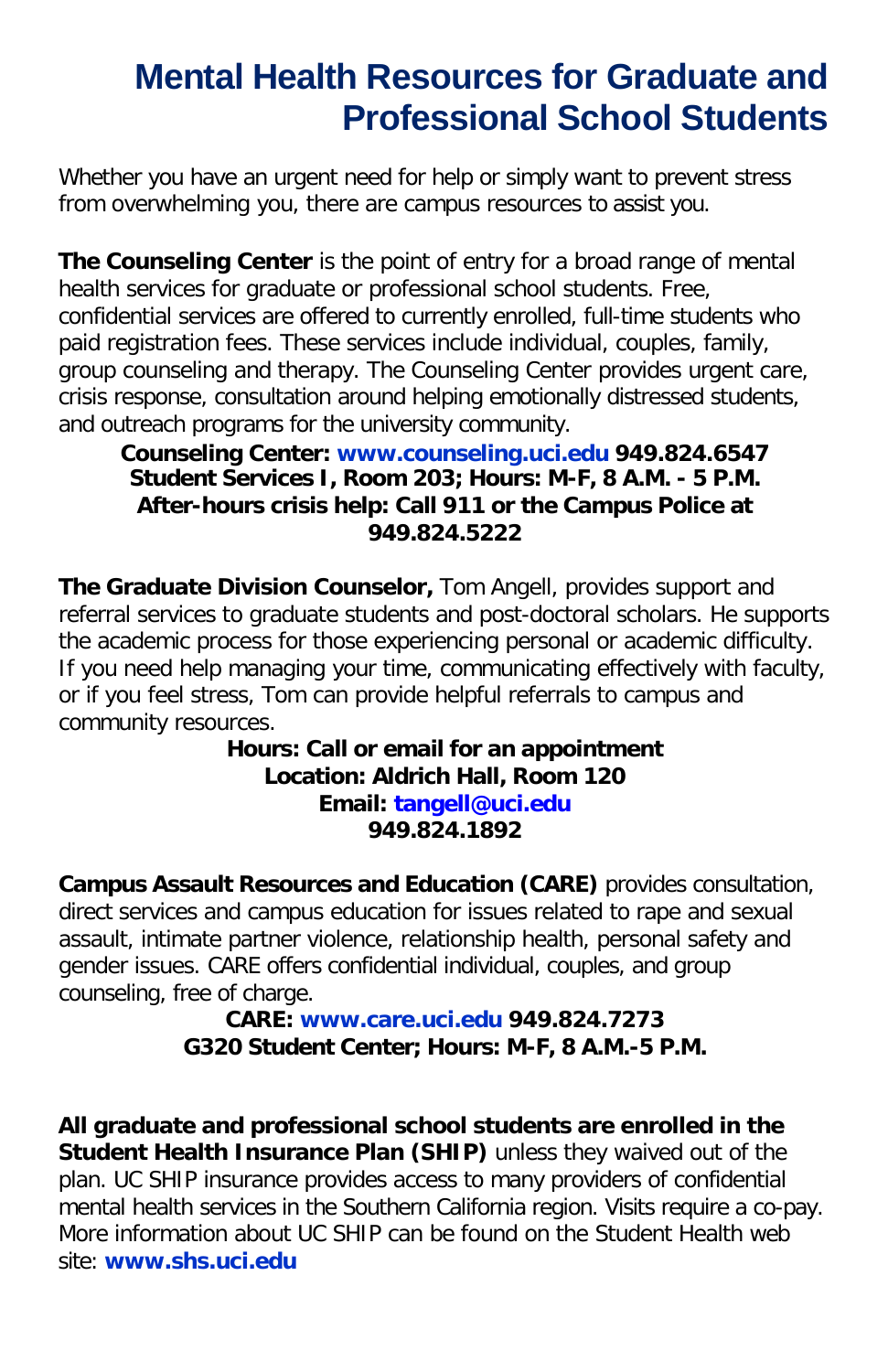# **Mental Health Resources for Medical Students**

There are special resources in the **UC Irvine School of Medicine** that can be helpful to Medical Students in balancing their many demands.

#### **Designated Psychologist**

In addition to mental health services in the Counseling Center and through UC SHIP or private insurance, there is a designated clinical psychologist for Medical Students situated on the School of Medicine campus. Contact Dr. David Franklin at: 714.456.3781 or [dlfrankl@uci.edu](mailto:dlfrankl@uci.edu)

#### **Academic Skills Coordinator**

The Academic Skills Office in the School of Medicine provides Medical Students assistance with study and learning skills, time management, organizational strategies, and tutoring resources. Contact Geraldine Codd at: 949.824.3415 or gcodd@uci.edu.

#### **Other Student Support Services**

For questions related to other Medical Student support services, contact Melanie Ley, Student Affairs Officer at: 949.824.5932 or mley@hs.uci.edu

### **Mental Health Resources for Law Students**

The **Office of Student Services** represents a "safe space" for students in the School of Law, a place where students can find support and services, such as:

- Counseling for students related to **personal, academic, and career matters**, in a confidential setting; **liaison to Disability Service Center**.
	- o <http://www.law.uci.edu/current/student-services-current.html>
	- <http://www.law.uci.edu/students/index.html>
- Information regarding **law student organizations**, including formation, budget requests and activities.
	- o <http://www.law.uci.edu/students/organizations/index.html>
- Connections to **internal resources** including lockers, key cards, business cards and more.
	- o [http://www.law.uci.edu/students/how\\_do\\_i.html](http://www.law.uci.edu/students/how_do_i.html)

#### **Academic Skills**

UCI Law's **Academic Skills Program** is a resource for all students seeking to maximize their academic success in law school. From identifying the keys to effective class preparation for first-year students, to demystifying the bar exam for third-year students, ASP provides detailed insight into the intellectual practices unique to legal education and the practice of law.

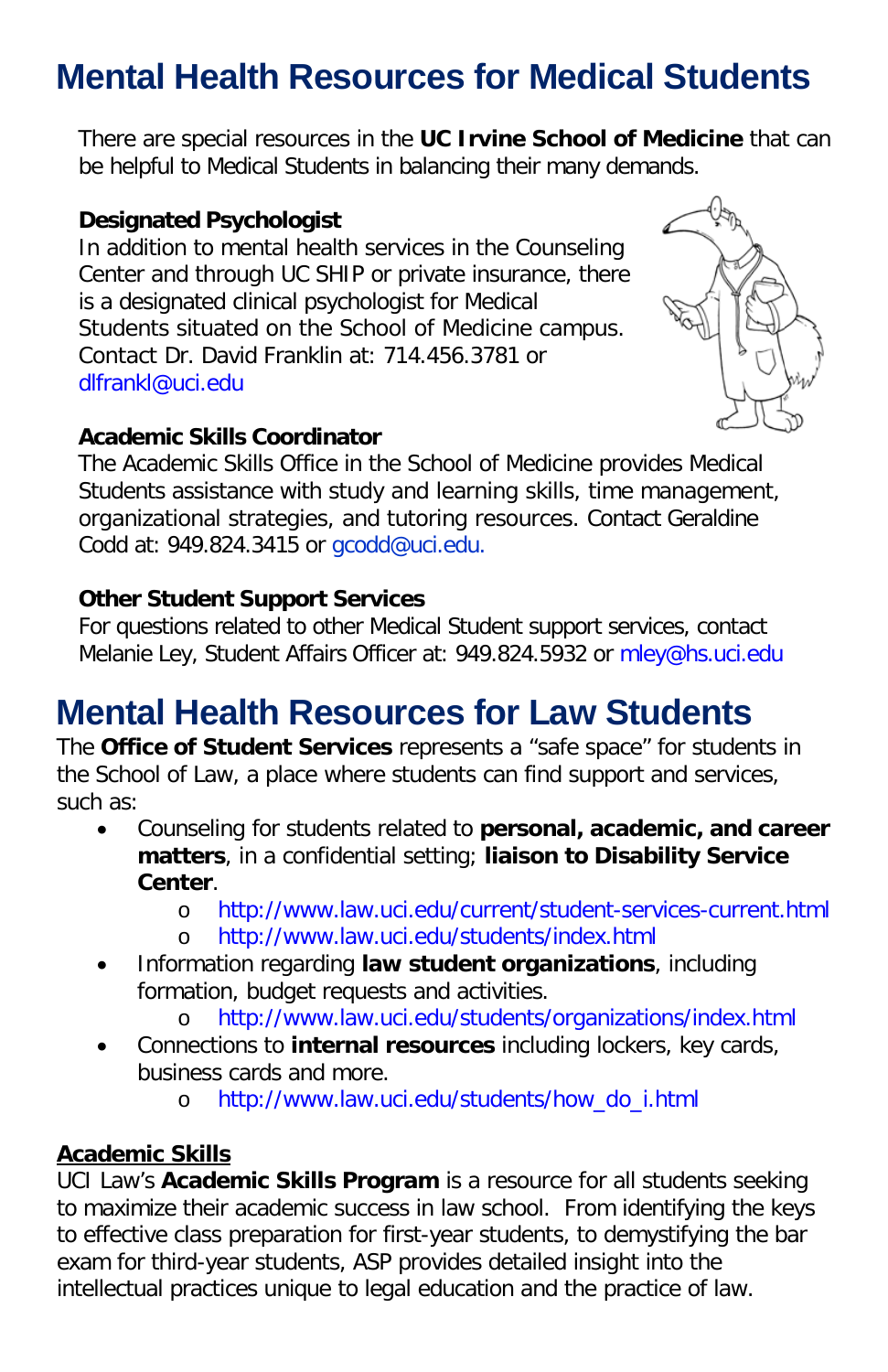# **LGBTQIA Students**

Lesbian, Gay, Bisexual, Transgender, Queer, and Questioning graduate, professional school students and postdocs may have additional challenges when starting their programs at UC Irvine. Moving to a new location might mean leaving a well-established community and having to learn about all new LGBTQ resources, finding places to socialize, and building a support community. There are many campus and community resources to help you with your adjustment to campus.

### Campus Resources

**The LGBT Resource Center** (located in G301 Student Center) is dedicated to providing a safe and welcoming environment for the diverse lesbian, gay, bisexual, transgender, queer, questioning, intersex, and ally communities. For more information, visit www.lgbtrc.uci.edu or call 949.824.3277.

**The Counseling Center** serves LGBTQ students with general mental health services as well as with two targeted programs: The **LGBTQ Graduate Psychotherapy Group** and the **LGBT Mentor Program**. For more information, visit www.counseling.uci.edu or call 949.824.6457.

**Gender Neutral Bathrooms** are located throughout campus and available for use by anyone. Visit<http://www.lgbtrc.uci.edu/resources/GNB.php> for more information.

**Queer Graduate Caucus (QGC)** sponsors social events, lectures, discussion groups, and political activism and provides information about the campus and community resources in the Orange County area. To join the listserv, visit http://spirit.dos.uci.edu/mailman/listinfo/qgc-list.

The **MEG Group** is a social/discussion group for LGBTQ faculty, staff and graduate students. To join the listserv, visit https://maillists.uci.edu/mailman/listinfo/meg-list.

Online and Off-Campus Resources **The University of California Lesbian Gay Bisexual Transgender Intersex Association (UCLGBTIA):** www.uclgbtia.org

**The Center-Orange County (LGBT Community Center)**:

www.thecenteroc.org or 714.534.0862

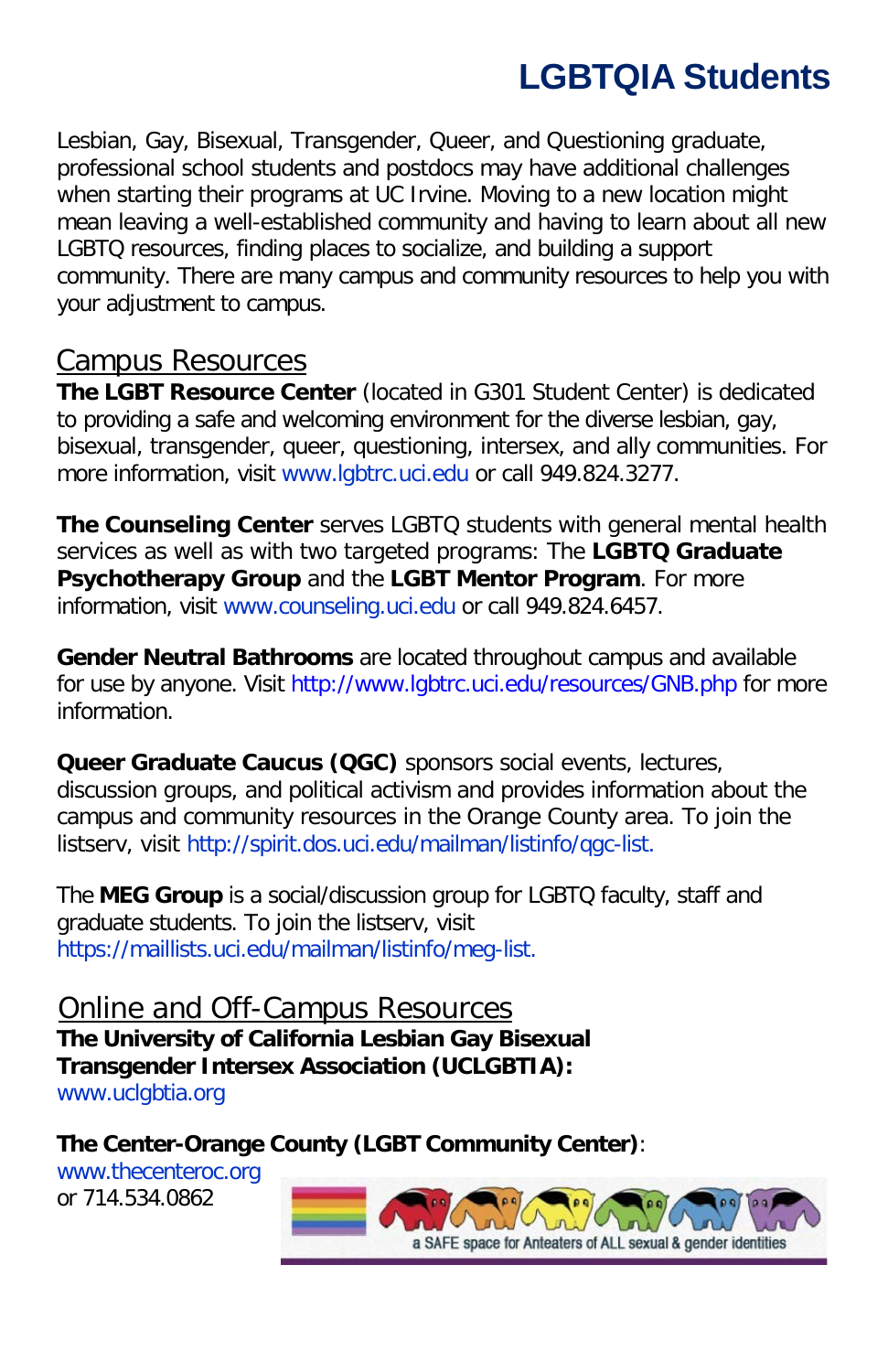## **International Students**

Leaving home to study in the U.S. presents an opportunity to learn and share different social, cultural and academic pursuits. Being an international student can also be a difficult experience in a number of ways. Issues with separation or distance from



family and friends, language, immigration, funding, and cultural adjustment can sometimes feel overwhelming. To maintain academic and personal well-being, a number of resources are available for international students.

| Graduate<br><b>InterConnect</b><br>Program | The Graduate Division provides the<br>Graduate InterConnect Program to ensure<br>international graduate students receive the<br>guidance and resources they need. This<br>includes pre-arrival and post-arrival New<br><b>International Graduate Student</b><br>checklists. Graduate Peer Mentors provide<br>communications and support during the<br>transition to campus. The New International<br><b>Graduate Student Orientation provides</b><br>specialized resources for incoming international<br>graduate students. For more information, visit<br>www.grad.uci.edu, call 949.824.4611, or email<br>gradinterconnect@uci.edu. |
|--------------------------------------------|---------------------------------------------------------------------------------------------------------------------------------------------------------------------------------------------------------------------------------------------------------------------------------------------------------------------------------------------------------------------------------------------------------------------------------------------------------------------------------------------------------------------------------------------------------------------------------------------------------------------------------------|
| International<br>Center                    | The International Center is a primary<br>resource for all international students and<br>scholars at UC Irvine. The International<br>Center is located at G302 East in the<br>student center. For more information, visit<br>www.ic.uci.edu.or.call 949.824.7249.                                                                                                                                                                                                                                                                                                                                                                      |
| Counseling<br>Center                       | The Counseling Center provides free,<br>confidential psychological services to<br>enrolled international students. Among the<br>services offered is The International<br>Students Coffee Hour. This weekly group<br>provides a friendly space for international<br>students for conversation and refreshments.<br>New members are always welcome. For<br>more information, visit<br>www.counseling.uci.edu or call<br>949.824.6457.                                                                                                                                                                                                   |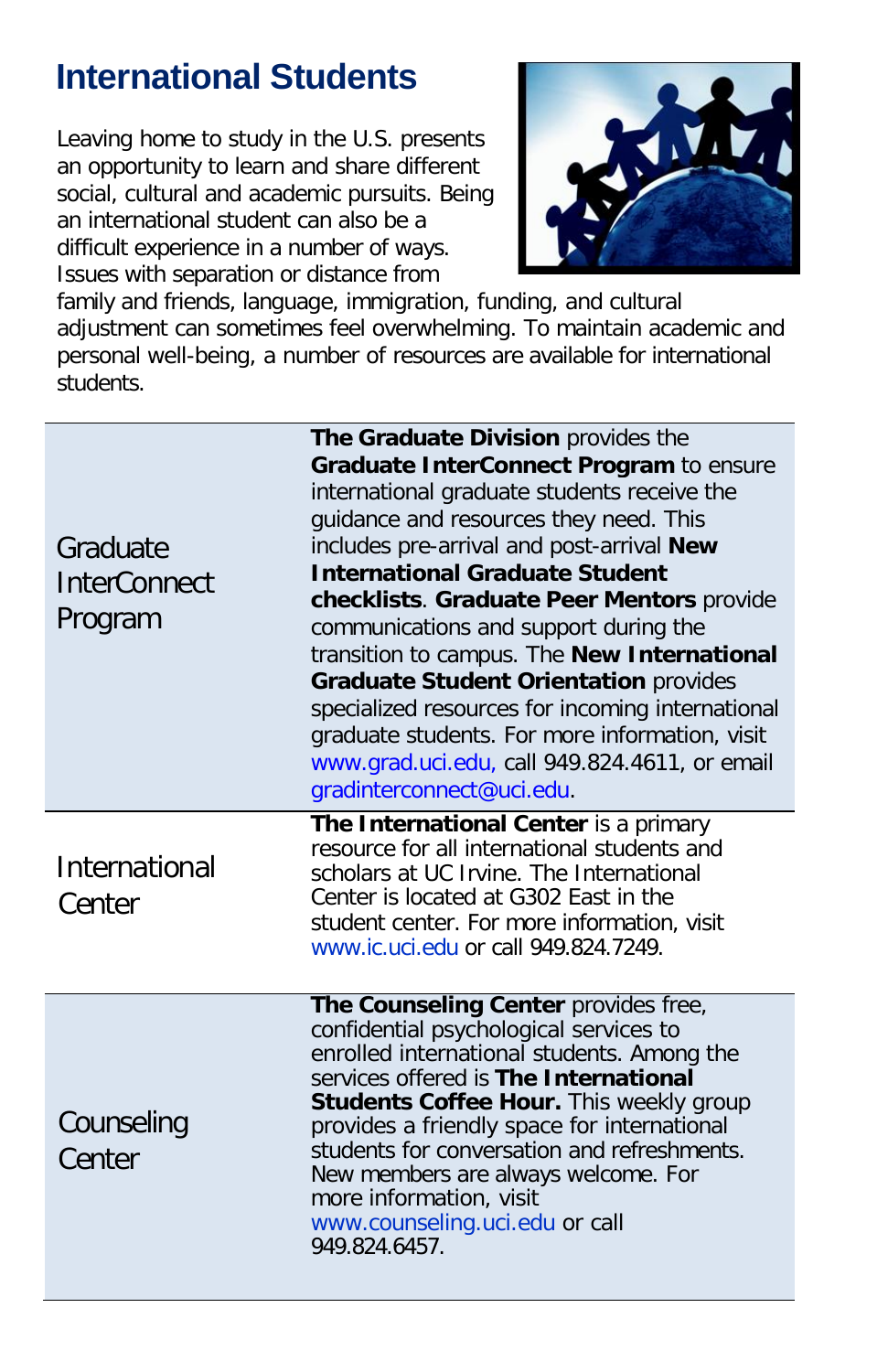# **Diversity Students**

Building community within your program, on campus, and in the community can be vital to your success.

#### Campus Resources

**Graduate Division** runs diversity programs for graduate students and can provide information about opportunities to participate in diversity initiatives at UC Irvine. For more information about diversity fellowships, the DECADE Program, or other peer mentorship opportunities, visit [www.grad.uci.edu](http://www.grad.uci.edu/) or call 949.824.4611.

**The DECADE program** (Diverse Educational Community and Doctoral Experience) aims to increase the number of minorities and women underrepresented in their disciplines receiving doctoral degrees at UC Irvine. DECADE Faculty Mentors serve as a resource for faculty and students in their academic programs to nurture a positive diversity climate within their academic programs. DECADE Faculty Mentors collaborate with the ADVANCE equity advisors to develop best practices for nurturing an inclusive climate for all graduate students.

**Counseling Center** offers support groups to connect with others based on background, find mentors, and to become part of a community. For more information, visit www.counseling.uci.edu or call 949. 824.6457.

**The Cross Cultural Center (CCC)** provides a network of support services promoting the personal, social, cultural, and academic wellbeing of UC Irvine's ethnic and culturally diverse student body. Visit www.ccc.uci.edu or call 949.824.7215

**The Black Graduate Students Network (BGSN)** is a campusbased support group for African American graduate students across all disciplines. For more information, call 949.824.4255.

**The Chicano/Latino Graduate Student Collective** is a campusbased group for Chicana(o) and Latina(o) graduate students across all disciplines. For more information, visit [http://clubs.uci.edu/clgsc/contact.html.](http://clubs.uci.edu/clgsc/contact.html)

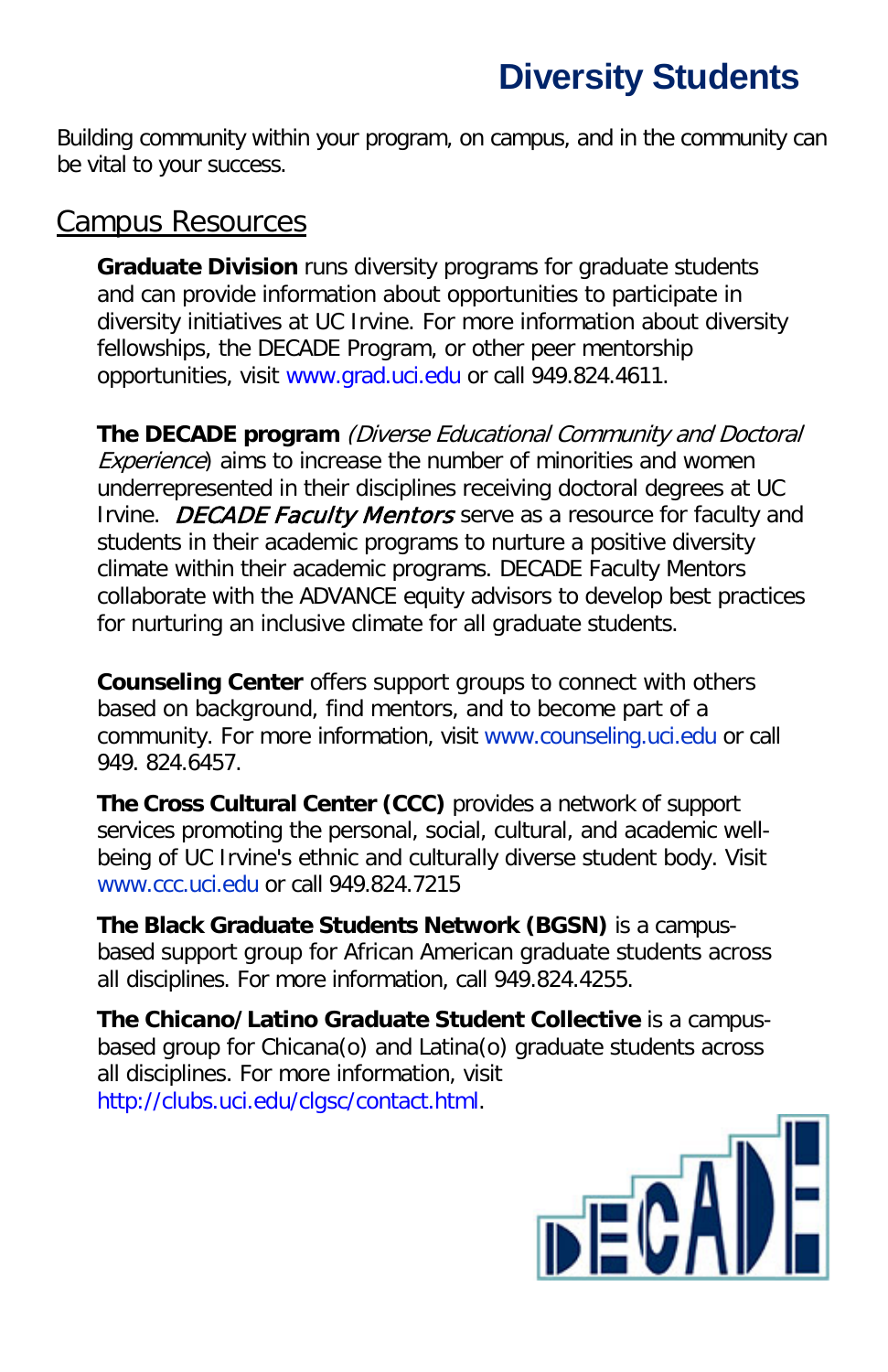### **Diversity Students**

### Online and Off-Campus Resources

**The University of California** and the **UC Office of the President (UCOP)** have on-line resources regarding diversity at the University of California. Visit: www.universityofcalifornia.edu/diversity/

Numerous online resources exist for diversity students. The following are only a few examples:

**Orange County Black Chamber of Commerce**: www.ocblackchamber.com, 714.547.2646

**National Association for the Advancement of Colored People**  (Orange County chapter): http:www.naacp.com 714.543.3637

**Association of Scholars and Professors of Iranian Heritage**: www.apsih.org, 909.869.2569

**Iranian Student Organization in America**: http://isaa.berkeley.edu, email isaa-officers@list.berkeley.edu

**The American Indian Graduate Center**: www.aigcs.org, 1.800.628.1920

**REZNET: Reporting from Native America**: www.reznetnews.org

**National Council of La Raza**: www.nclr.org, 202.785.1670

**Society for the Advancement of Chicanos and Native Americans in Science**: www.sacnas.org, 1.877.722.6271

**National Association of Asian American Professionals**: www.naaap.org, 650.333.9533

**The Network of South Asian Professionals**: [www.netsap.org,](http://www.netsap.org/) email info@netsap.org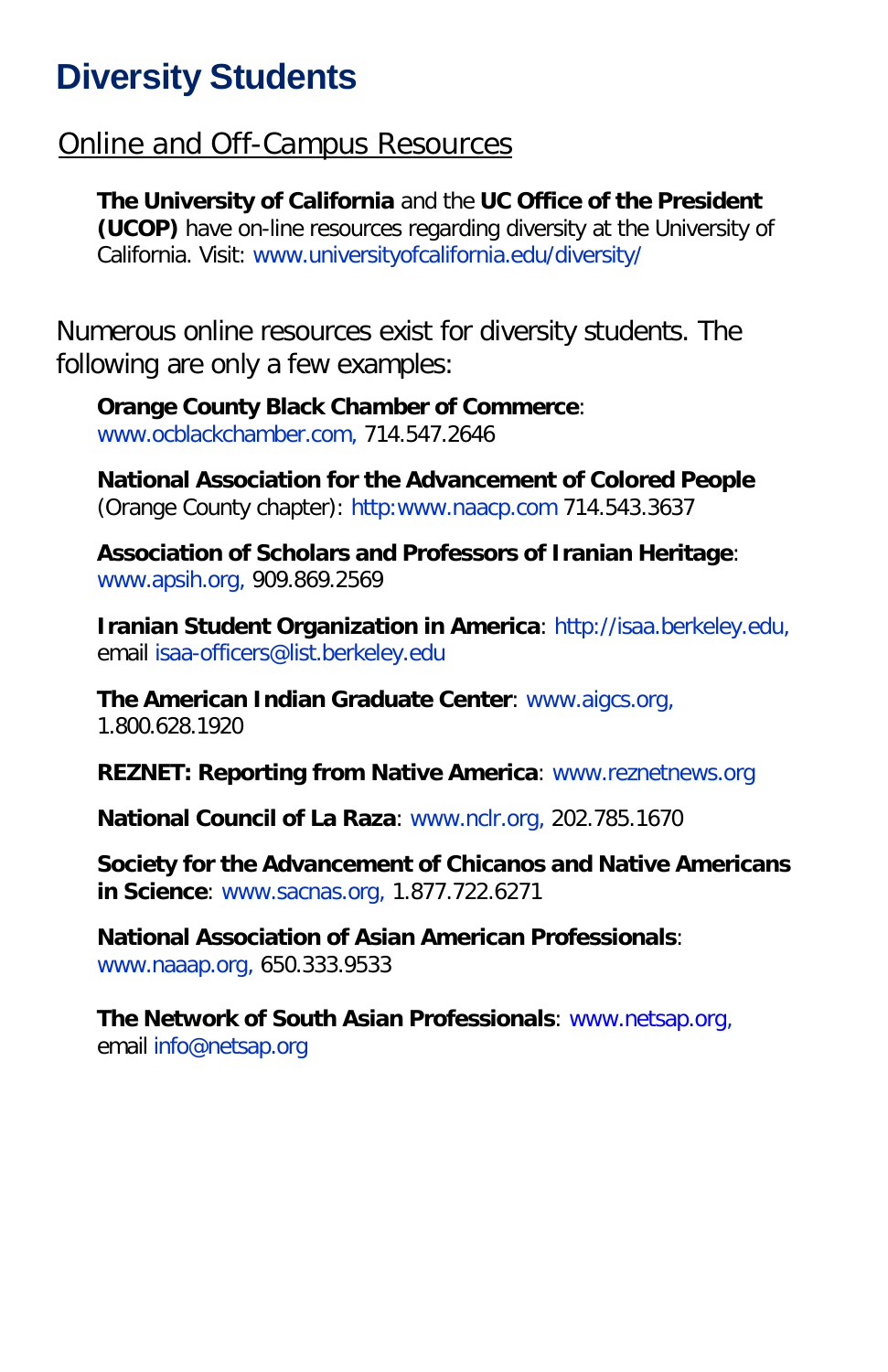# **Students with Disabilities**



Disabilities transcend all lines of gender, race, culture, age, and sexual orientation. Frequently, there are social, educational, and physical access issues that impact students with disabilities at UC Irvine.

#### Campus Resources

**The Disability Services Center (DSC)** is located in building 313 on the UCI Map. The mission of DSC is to empower students to reach their potential in every aspect of their lives by moving beyond success to significance through education, service, and support. DSC also provides accommodations for temporary disabilities.

**DSC hours:** Monday – Friday - 8:00 am to 4:30 pm for appointments **Test/exam proctoring:** Monday – Thursday 8:00 am – 10:00 pm Friday 8:00 am - 7:00 pm

For more information, to register for services or to speak with a disability specialist visit [www.dsc.uci.edu](http://www.dsc.uci.edu/) or call 949.824.7494.

DSC provides resources for Faculty and Teaching Assistants concerning teaching individuals with disabilities that may be found at: http://disability.uci.edu/registering/index.html

**The Graduate Division** serves as a liaison between students with disabilities and academic units. The Graduate Division Counselor provides ongoing support and follow-up. For more information, visit [www.grad.uci.edu](http://www.grad.uci.edu/) or call 949.824.4611.

#### Online Resources

**Washington University: DO-IT:** [www.washington.edu/doit/Resources](http://www.washington.edu/doit/Resources)

#### **Assorted articles on disabilities**:

www.osd.ucla.edu/Articles\_on\_Disability.htm

#### **UC policies on students with disabilities**:

www.disability.uci.edu/policies\_procedures/index.html

#### **Virtual pamphlets, University of Chicago, for Students with Disabilities**:

http://counseling.uchicago.edu/page/virtual-pamphlet-collection

#### **Article on disabilities from Pepperdine University**:

www.pepperdine.edu/disabilityservices/students/articles/whatisreason.htm

#### **National Organization on Disability**:

[www.nod.org](http://www.nod.org/)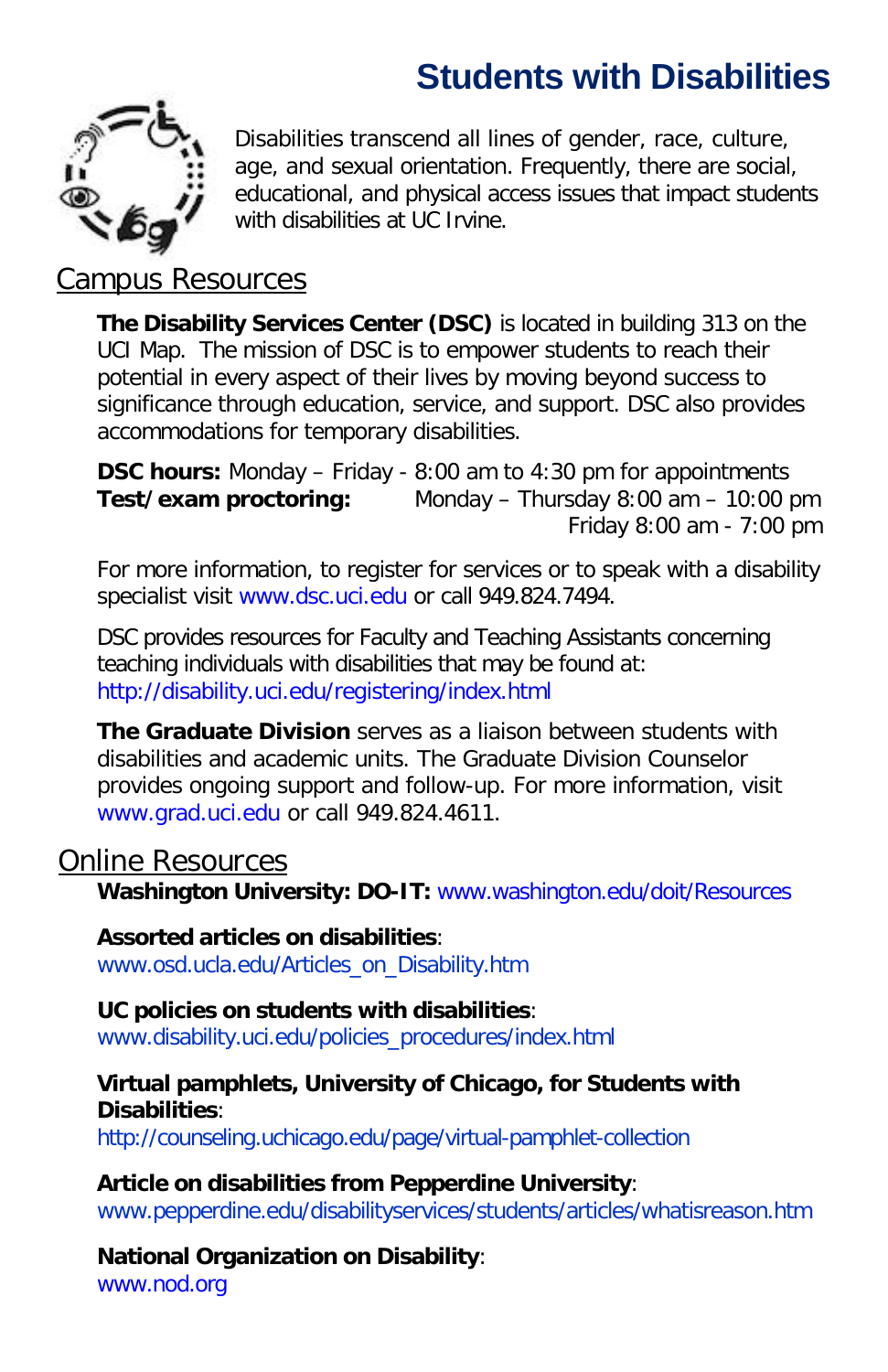### **Parenting as a Student or Scholar**

Being a parent while being a postdoc or attending graduate/professional school poses unique challenges.

### Campus Resources



**Graduate Division** has information regarding the policies related to your experience at UC Irvine. This includes information about parental leave options for graduate student researchers/teaching assistants and childcare stipends for teaching assistants. The Graduate Division website provides a number of resources to support parents, including financial support, childcare, and employment. For more information, visit www.grad.uci.edu, or call 949.824.4611.

The **Counseling Center Graduate Student Women's Psychotherapy Group** provides support to women in graduate and professional schools. This group addresses the challenges of juggling multiple important roles. For more information, visit www.counseling.uci.edu or call 949.824.6457.

**Lactation Stations** are available on campus. For more information, visit [www.healtheducation.uci.edu/services/lactationstation.aspx.](http://www.healtheducation.uci.edu/services/lactationstation.aspx)

**Childcare Services** offers students six options for childcare ranging from an Infant Toddler Center to a Montessori school. Many of the programs offer subsidized rates for UC Irvine students. For more information, visit www.childcare.uci.edu, or call 949.824.2100.

### Online and Off-Campus Resources

**Families Forward** is an organization dedicated to helping families in financial or emotional crisis to be successful and self-sufficient. For more information, visit [www.families-forward.org](http://www.families-forward.org/) or call 949.552.2727

**Sitter City** is an organization that helps parents find qualified babysitters through a screening process. Local sitters are available. For more information, visit [www.sittercity.com.](http://www.sittercity.com/)

#### **The Child Care Coordination Office for the City of Irvine**

provides a variety of services designed to enhance and maintain the quality of childcare in the community including individuals, agencies, and businesses. For more information, visit:

http://www.ci.irvine.ca.us/cityhall/cs/childcare/default.asp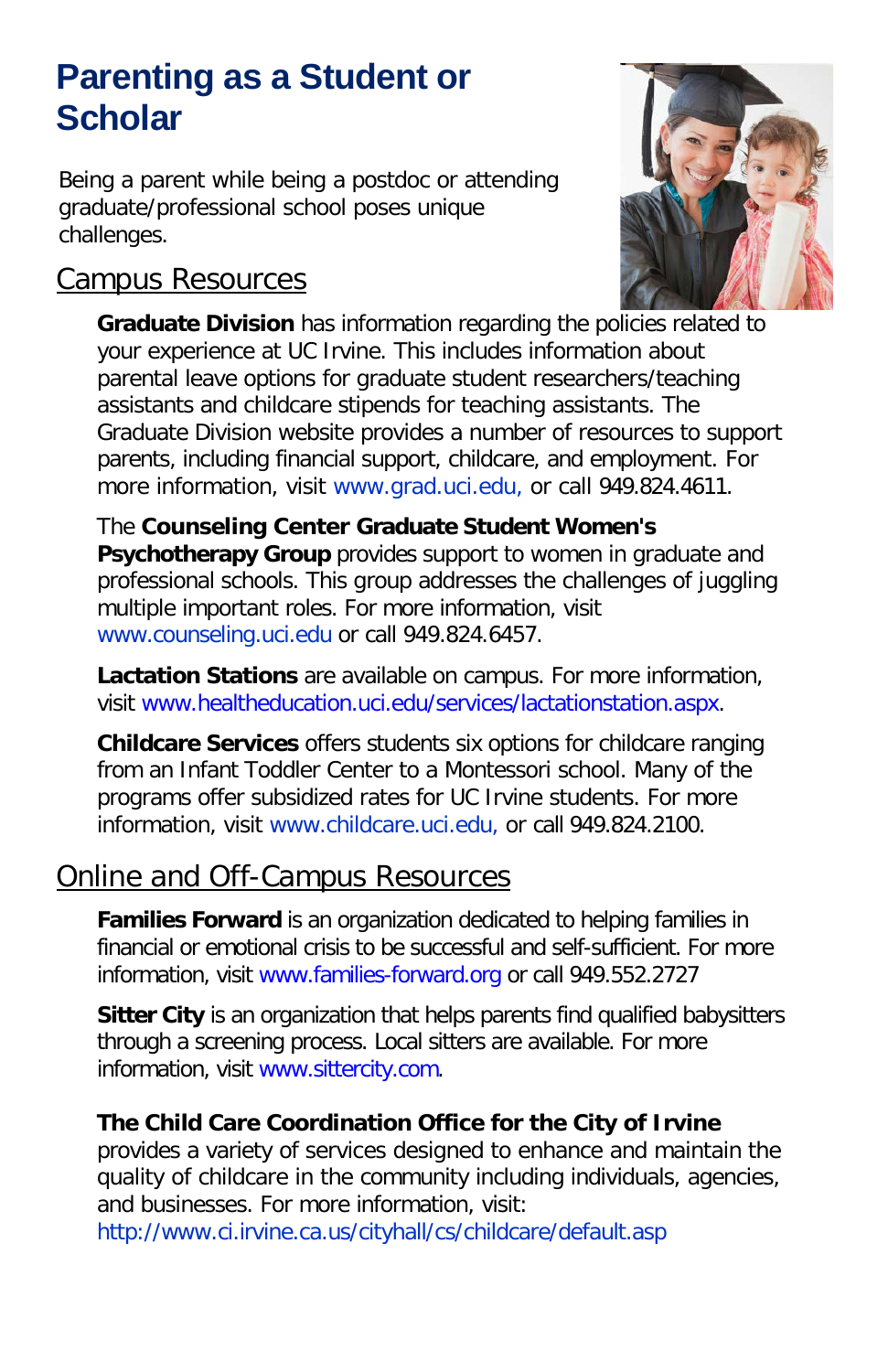### **Veteran Services**

Veterans, reservists, active-duty members, and military dependents bring unique experiences to our campus. UCI offers a Housing Guarantee and Priority Registration for all veterans, reservists and active duty service members no matter how long ago they served.

#### Campus Resources

**UCI Veteran Services** (located in G304 Student Center) provides a welcoming environment for veterans, reservists, and their dependents. The center submits entitlement requests for new and continuing students, answers any questions concerning educational benefits, and provides resources to assist veterans in navigating their transition to civilian and student life. For more information, visit [http://www.veteran.uci.edu](http://www.veteran.uci.edu/index.php) or call 949.824.3500.

The **UCI VSO Mentorship Program** helps student veterans assimilate into the academic environment by providing a faculty or staff mentor to guide their journey and helps the student establish a personal connection in the university. To find or become a mentor visit [http://www.veteran.uci.edu/mentorprogram.php.](http://www.veteran.uci.edu/mentorprogram.php)

### Online and Off-Campus Resources

**Veterans Crisis Line** connects veterans in crisis and their families and friends with qualified, caring Department of Veterans Affairs responders through a confidential toll-free hotline, online chat, or text to receive confidential support 24 hours a day, 7 days a week, 365 days a year.

- **-** Call **1-800-273-8255** and **Press 1**
- **-** Send a text message to **838255**
- **-** [Chat online](http://www.veteranscrisisline.net/ChatTermsOfService.aspx)
- **-** For more information, visit<http://www.veteranscrisisline.net/>

**Student Veterans of America** provides military veterans with the resources, support, and advocacy needed to succeed in higher education and following graduation. For more information visit [http://www.studentveterans.org](http://www.studentveterans.org/)

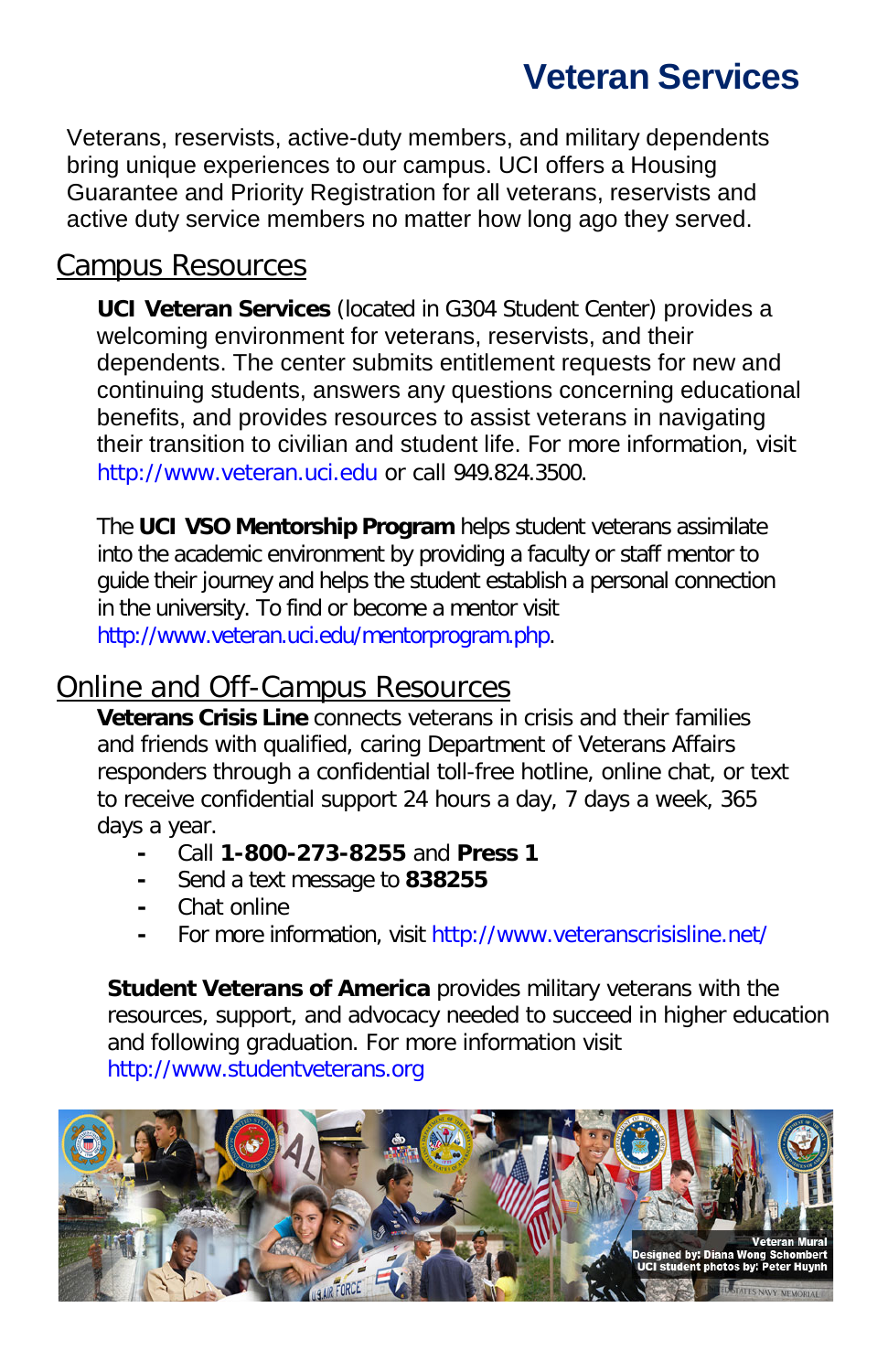# **In Case of Emergency**

#### **Examples of emergencies include, but are not limited to the following:**

- If you are thinking about harming yourself or others
- If you feel unable to function
- If you are seriously concerned about your welfare or safety
- If you have experienced a traumatic event

When the **Counseling Center is open** (Monday-Friday, 8AM-5PM), there is always a staff member available by phone or in person to assist you.

- Call 949.824.6457
- Come to the Counseling Center (203 Student Services I) and ask to be seen

For urgent matters when the **Counseling Center is closed,** after-hours assistance is available.

• Call the main telephone number at (949)824-6457 and select option 2

#### **Additional Resources:**

- **Dial 911**
- **For on-campus emergencies**, call the UC Irvine Police Department at 949.824.5222
- Call the **National Suicide Prevention Lifeline** (24 hours a day, 7 days a week) at 1.800.273.TALK or 1.800.273.8255.

If you have experienced a sexual assault, call **Campus Assault Resources and Education (CARE)** at 949.824.7273 or visit [www.care.uci.edu.](http://www.care.uci.edu/)

#### **IF THE EMERGENCY IS LIFE THREATENING, CALL 911 OR GO TO YOUR NEAREST HOSPITAL EMERGENCY ROOM**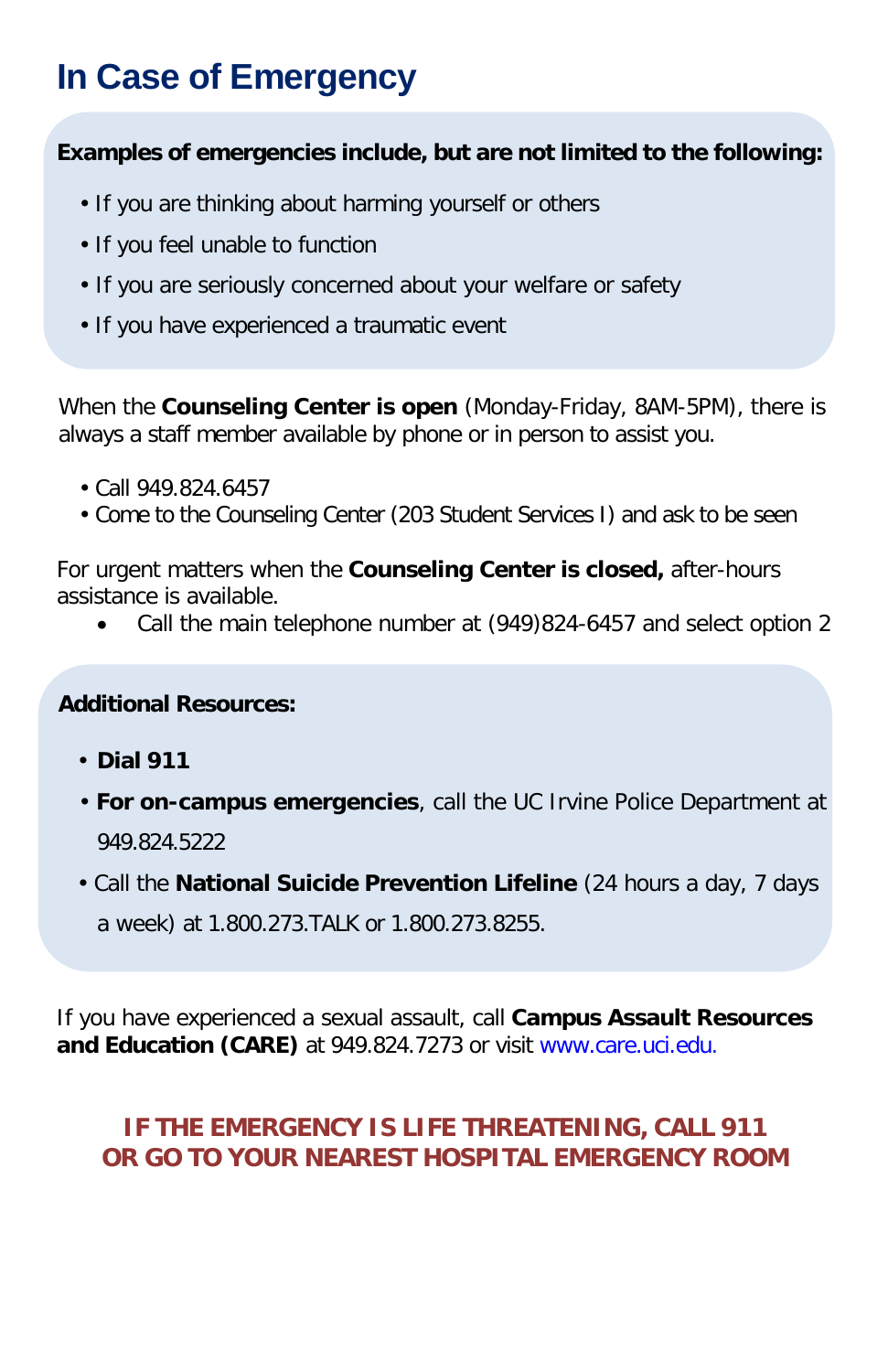# **Hospitals and Clinics**

**UC SHIP coverage may not be available at all facilities.** 

| <b>LOCAL HOSPITALS:</b> Emergency rooms are open every day, 24 hours                  |              |  |  |
|---------------------------------------------------------------------------------------|--------------|--|--|
| <b>HOAG HOSPITAL IRVINE</b>                                                           |              |  |  |
| Hours: 24/7                                                                           |              |  |  |
| 16200 Sand Canyon Ave.; Irvine, CA                                                    | 949.764.4624 |  |  |
| <b>HOAG MEMORIAL HOSPITAL</b>                                                         |              |  |  |
| Hours: $24/7$                                                                         |              |  |  |
| 301 Hospital Rd.; Newport Beach, CA                                                   | 949.645.8600 |  |  |
| UC IRVINE MEDICAL CENTER (UCIMC) (Level 1 Trauma Center)<br>Hours: $24/7$             |              |  |  |
| 101 City Drive South; Orange, CA                                                      | 714.456.6011 |  |  |
| KAISER - IRVINE MEDICAL CENTER (For individuals with Kaiser insurance)<br>Hours: 24/7 |              |  |  |
| 6640 Alton Parkway (at Sand Canyon); Irvine, CA                                       | 949.932.5000 |  |  |

**LOCAL WALK-IN CLINICS:** Most walk-in clinics are open into the evening, but closed for the night. Call the clinic to confirm open hours.

ADVANTAGE PLUS MEDICAL CENTER Hours: 8:30am – 5pm Monday – Friday 18021 Sky Park Circle, Suite 68; Irvine, CA 92614 949.260.0744

NEWPORT URGENT CARE CENTER Hours: 8am – 8pm Monday - Friday / 9am – 5pm Saturday and Sunday 1000 Bristol St. No., Suite 1B; Newport Beach, CA 92660 949.752.6300

WOODBRIDGE WALK-IN CLINIC Hours: 8am – 8pm Monday – Saturday / 8am – 5pm Sunday 4870 Barranca Parkway; Irvine, CA 949.857.1248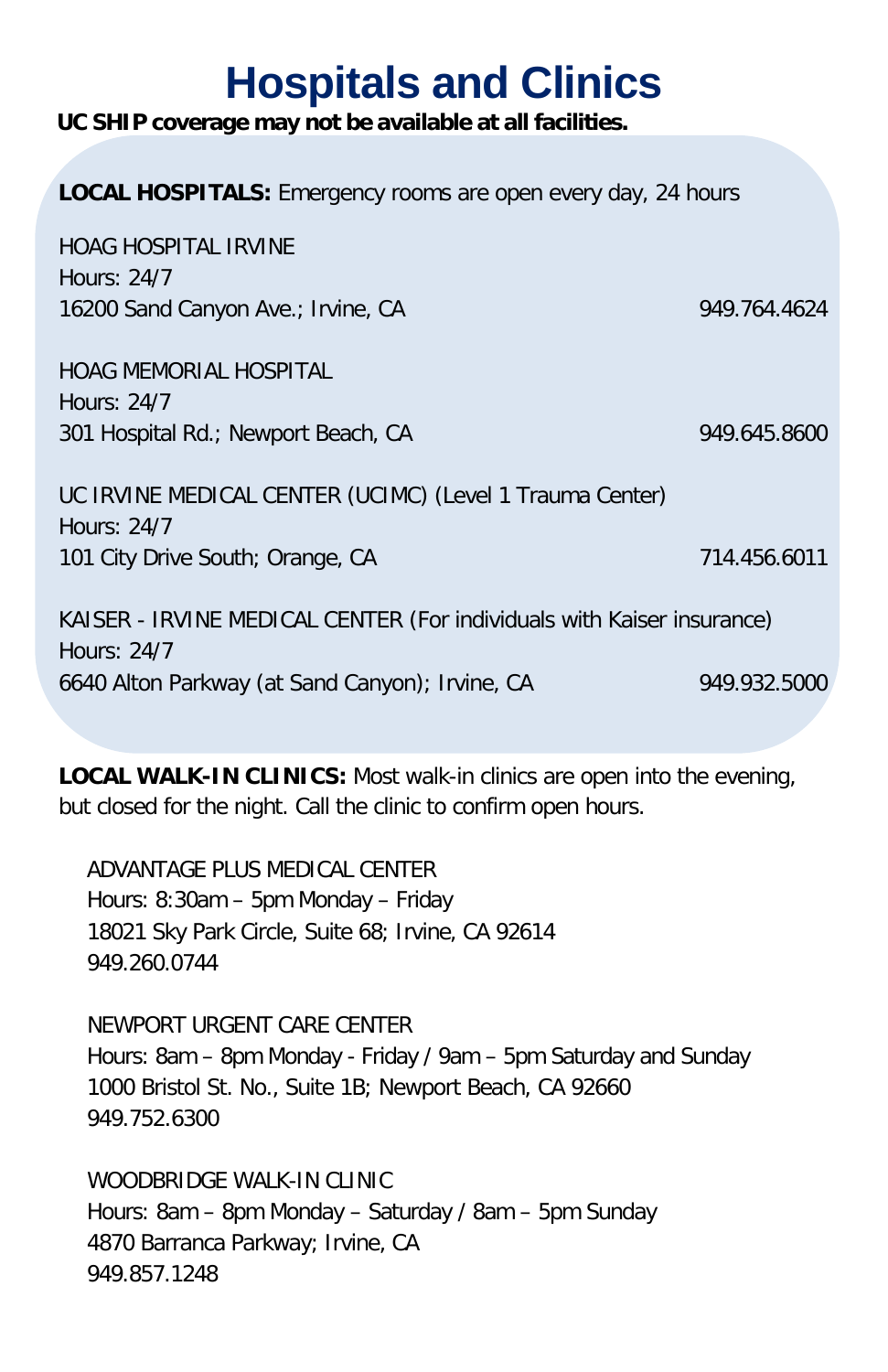# **Crisis Lines and Resources**

### **UC Irvine Police Department**

Non-Emergency 949.824.5223

Crime Prevention 949.824.7181

> Lost & Found 949.824.8073

Safety Escorts 949.824.SAFE

**Emergency Dial 9-1-1 or 949-824-5222 www.police.uci.edu**

### **Counseling and Referral**

Sexual Assault Victim/Prevention Services (Hotline) 714.957.2737

Victim/Witness Assistance – Domestic Violence 714.834.4317

> Women's Transitional Living Center (Hotline) 714.992.1931

> > UCI Counseling Center 949.824.6457

### **Domestic Violence and Sexual Assault**

**Assistance Program**…… 714-935-7956

**Gay & Lesbian Hotline**...... 714-894-4242

**Rape Crisis Hotline** (24 hours)…… 949-831-9110

**Restraining Orders** (Informational Recording)…… 714-973-0134

**Orange County Sexual Assault Network** (24 hours)…… 714-831-9110

**UCI CAMPUS ASSAULT** 

**RESOURCES AND** 

**EDUCATION**